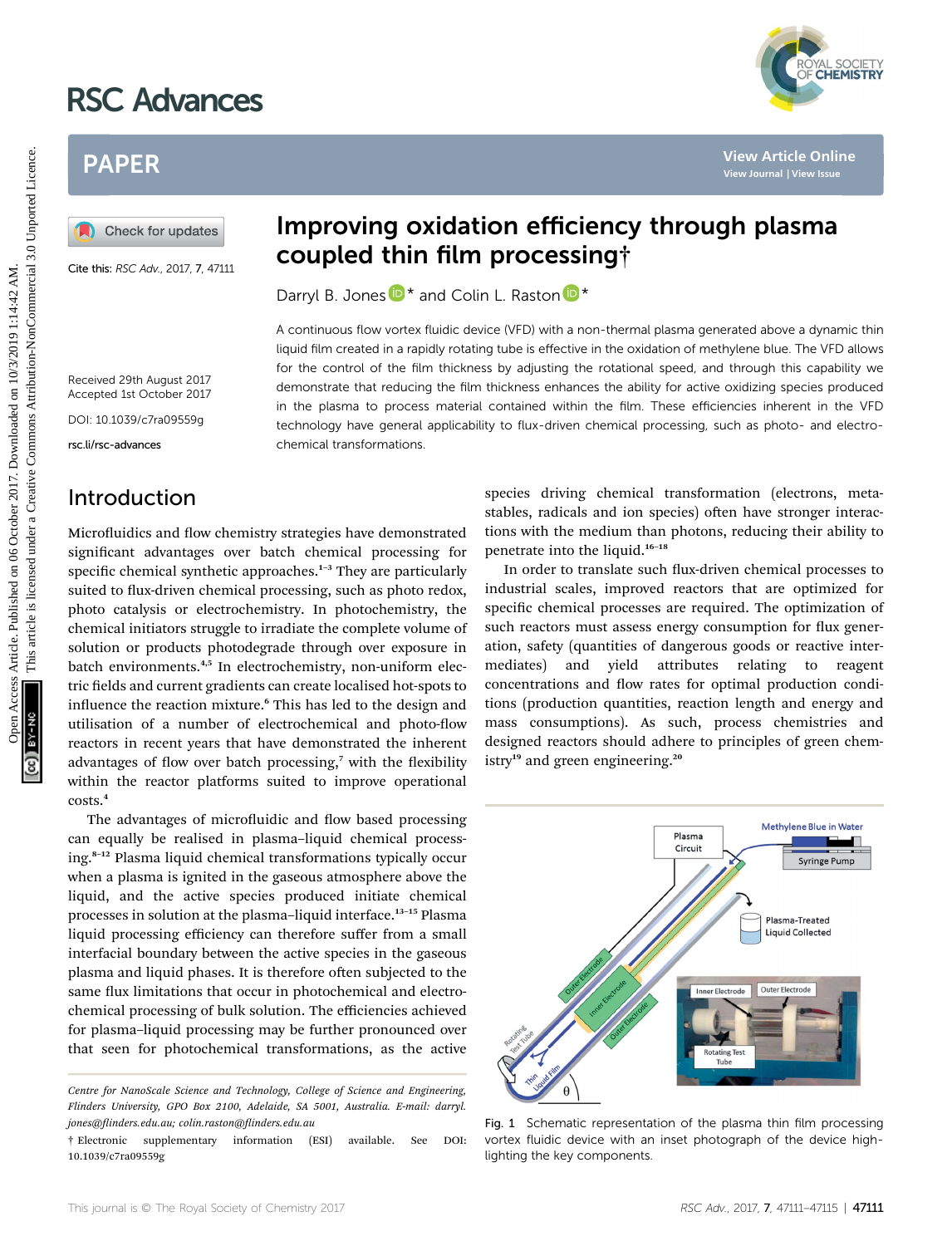We have recently developed a thin film processing device with *in situ* non-thermal plasma generation (Fig. 1).<sup>21,22</sup> This vortex fluidic device (VFD) creates a thin film when liquid is spun within a rapidly rotating tube that is tilted with respect to a normal gravitational axis. The advantages of this design are that the thin-film characteristics can be readily controlled through the adjustment of the rotational speed, fluid volume available, and the tilt angle. Note that by tilting the tube with respect to the gravitational axis, the perturbation to the fluid under rotation enhances dynamic mixing within the film. Innovation in plasma–liquid reactor design has previously attempted to maximise the interfacial contact area of the plasma and water and improve the plasma chemical processing efficiency.<sup>23</sup> These innovations include falling film<sup>24</sup> or rotating drum<sup>25</sup> reactors which have all exploited the creation of thinliquid films for improving the efficiency of plasma treatments of liquids. However in all of these reactor designs, reducing the film thickness has been detrimental to the overall reactor performance, either through reducing the rate of liquid treatment (falling film), or being cost prohibitive (rotating drum). The performance of these reactors may be suboptimal as the film thickness is negatively linked to the treatment rate. **BSC Advances**<br>
We have recomb developed a thin illn processing device<br>
who is argumented that is the devicting the property of the signal state are concelled to the serve at the system of the system of the system of the

We report on an investigation that details our technology for continuous flow plasma-liquid processing. As this technique decouples plasma chemical processing in thin films from the volumetric treatment rate, we further investigate the advantages of controlling the film thickness in plasma liquid chemical processing. The utility and advantages of our continuous flow plasma–liquid processing platform is demonstrated through advanced oxidation transformations of methylene blue.<sup>26-31</sup> The theoretical aspects of this processing platform are discussed in relation to how they may translate into new strategies for improving related flux-driven chemical processing. While we explicitly demonstrate this functionality for plasma liquid processing, these observations are equally applicable to other interfacial/flux driven chemical processes, such as electro- or photo-chemical reactions, or reactions at a gas–liquid interface. Photo-redox reactions have been previously demonstrated in the VFD $^{32,33}$  and complimentary thin film devices, $^{34}$  and this work provides insights for improving the green chemistry metrics of such processes.

### Materials and methods

A methylene blue stock solution was prepared from methylene blue (Sigma Aldrich) and Milli-Q water at a concentration of 50 mg  $L^{-1}$ . Advanced oxidation of methylene blue (MB) in water was performed in a plasma vortex fluid device (VFD), as depicted in Fig. 1. Here a borosilicate glass tube 20 mm OD, was rapidly rotated at speeds up to 10 000 rpm. A syringe pump delivered methylene blue stock solution at a prescribed flow rate through Teflon tubing into the base of the rotating tube. The fluid forms a liquid film on the interior wall of the rotating tube where it experiences a non-thermal plasma treatment. Fluid exiting the device after treatment was collected for analysis. This is referred to as continuous flow operation of our VFD.

A plasma circuit supplies AC high voltage pulses to electrodes located within and external to the test tube. This creates a pulsed AC electric field that ignites a non-thermal plasma in the air above the liquid film. Here AC HV pulses ( $\sim$ 19 kV,  $f_{AC}$ 1000 Hz) were repeated at a frequency of  $\sim$ 230 Hz, to produce the non-thermal plasma with a peak power of 37.5 W. UV-vis spectra were recorded using an Agilent Cary 60 UV-vis spectrometer over a 200–800 nm range in 1 nm intervals with 0.1 s step size. Here auto-pipettes were used to appropriately dilute the solutions to achieve linear absorbance in the UV-vis spectrophotometer. This dilution factor was then used to renormalize the solution absorbance. A minimum of three replicates were performed at each rotational speed and flow rate for the plasma processing treatments. Liquid chromatography mass spectrometry was also performed to confirm the degradation of MB through the plasma treatment, with the details of these experiments being contained in the ESI.†

#### Results and discussion

Advanced oxidation of methylene blue was performed in our plasma VFD. Within the device, a vortex is created at the base of the tube, and centrifugal forces create and sustain a thin liquid fluid on the interior surface of the glass tube. Under continuous flow operating conditions at fixed rotational speed and tilt angle, the volume of fluid retained within the device is constant. Under these conditions, the film thickness is controlled by the set rotational speed. Within this microfluidic platform, the residence time of the fluid in the device  $(\tau)$  is proportional to the fluid volume retained in the device  $(V)$  divided by the incoming fluid flow rate  $(Q)$ ,

$$
\tau = \frac{V}{Q}.\tag{1}
$$

Therefore, at a constant rotational speed and tilt angle, the flow rate of solution into the device can be used to adjust the residence time of the fluid in the device. This in turn controls the exposure of the solution to the non-thermal plasma.

In Fig. 2, we present a photo of the methylene blue (MB) stock solution, and the MB solutions following continuous flow non-thermal plasma processing at 8000 rpm for different flow rates. Here the advanced oxidation facilitated by the nonthermal plasma oxidizes the MB, and the solution goes from blue to near colourless. The mechanism for MB degradation within a plasma (oxidation by OH radicals and  $H_2O_2$  and decomposition by energetic electrons) have previously been established.<sup>26-28</sup> The efficiency of the degradation process was characterised using UV-vis spectroscopy, with example spectra for the processed solutions shown in Fig. 2b. These spectra illustrate that the oxidation process has removed the characteristic absorptions of the MB solution in the 550–710 nm region, and that the degree of this decrease in absorption correlates to the increased residence time (inverse flow rate) within the VFD. This degradation process was also confirmed and supported by liquid chromatography mass spectrometry, which is discussed in detail in the ESI.†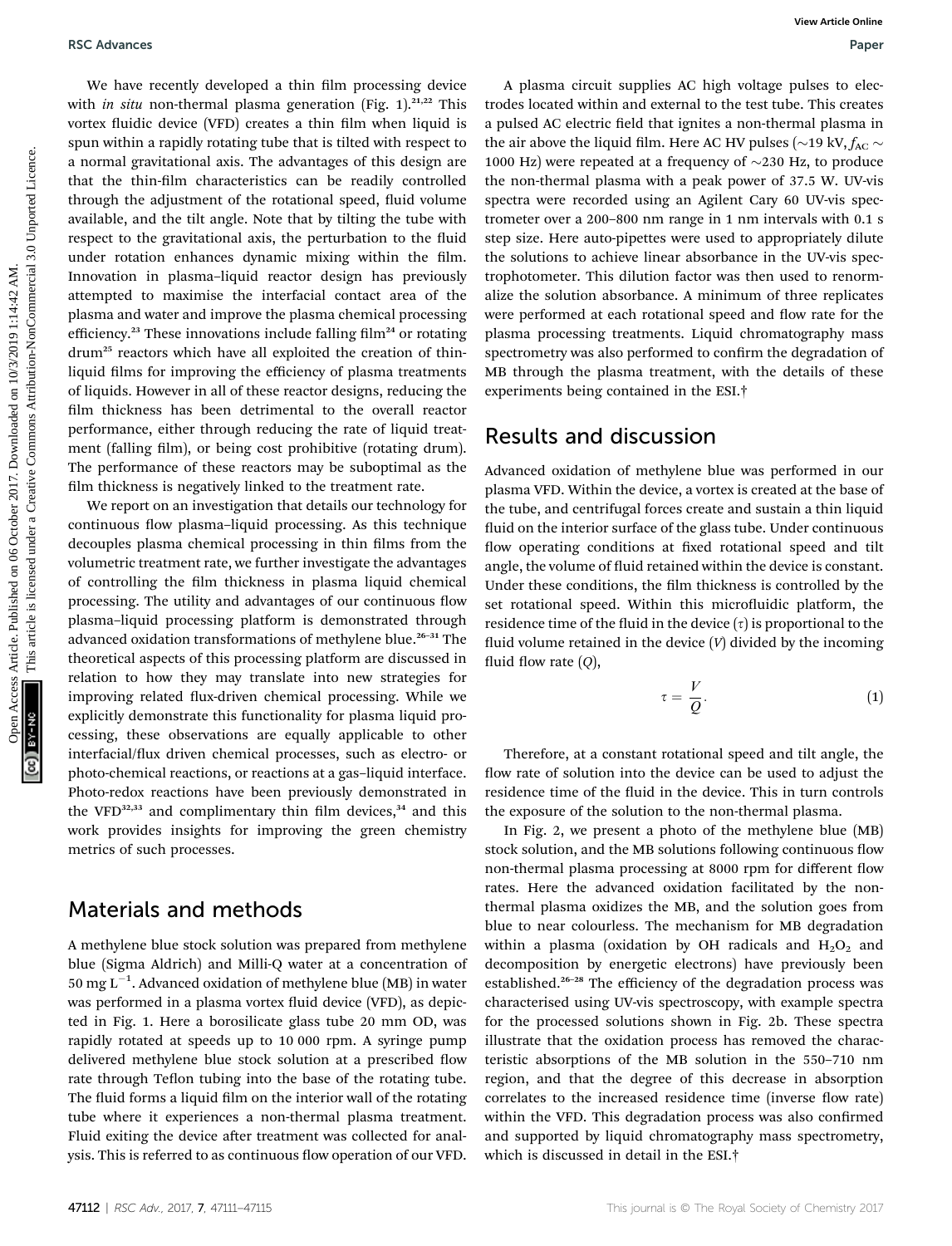

Fig. 2 (a) [From left to right] Photo of methylene blue (MB) stock solution (50 mg L $^{-1}$ ), and plasma treated MB solutions at 8000 rpm for flow rates of 1.0 mL min<sup>-1</sup>, 0.5 mL min<sup>-1</sup>, 0.2 mL min<sup>-1</sup> and 0.1 mL min<sup>-1</sup> (b) UV-vis spectra of the initial MB solution and plasma treated solutions for different flow rates (FR) at 8000 rpm.

To assess the performance of plasma processing in thin films, the advanced oxidation of MB was performed for rotational speeds of 6000, 7000 and 8000 rpm using the flow rates of 1.0, 0.5, 0.2 and 0.1 mL min<sup>-1</sup>. The concentration of MB remaining in solution after the plasma treatment was then determined using the intensity of the characteristic MB 660 nm peak. In Fig. 3 we present the percentage of MB that remains in solution after the advanced oxidation plasma treatment. Here the fastest flow rate of 1.0 mL  $\text{min}^{-1}$ , the MB dye remaining is independent of the devices rotational speed. This suggests that the degradation is limited by the production of oxidising species provided by the plasma at this high flow rate, so that a constant amount of solution is flowing through the device without treatment. However, as we reduce the flow rate to 0.5 and 0.2  $\rm{mL}\min^{-1},$  we find that the amount of dye removed increases with increasing rotational speed. This suggests that we have entered a regime where the treated volume of liquid is no longer limited by the availability of the advanced oxidation species produced by the plasma. At flow rates of 0.1 mL  $\mathrm{min}^{-1}$ , we observe that all rotational speeds give comparable quantities of MB remaining, indicating that the treatment time is sufficiently long that within the mixed film the MB is oxidised equivalently in all cases.

In order to quantify the present observations, we consider the properties of the fluid within the rotating device. A complete fluid dynamics description of the fluid motion is complicated



Fig. 3 The residual MB remaining after the oxidative plasma treatment in a VFD at different flow rates (exposure time to the plasma) for different rotational speeds.

by the fluid viscosity, vibrations,<sup>33</sup> and the tilt angle destroying the cylindrical symmetry through a decoupling of the rotational and gravitational axes. Therefore to gain insights into the fluid dynamics, we attempt to describe the boundary surface of the fluid. At this interface, the rotational and gravitational forces experience by the fluid should be normal to the fluid surface. The height,  $z$ , as a function of the radius from the tube axis,  $r$ , can be expressed through:

$$
\frac{\mathrm{d}z(r,\phi)}{\mathrm{d}r} = \alpha \frac{\omega^2 r}{g \sin(\theta)} + \frac{\cos(\phi)}{\tan(\theta)}.
$$
 (2)

Here  $\omega$  is the angular frequency,  $\theta$ , is the tilt angle, and  $\phi$ , is the polar angle around the rotational axis. Within this model, we found it necessary to introduce the empirical parameter  $\alpha$  to account for the viscosity and behaviour with respect to the tilt angle. This can be solved for the continuous flow case to obtain the height of the fluid surface as a function of the radius and polar angle for the boundary conditions of the fluid dictated by the physical dimensions of the tube (height,  $h = 195$  mm; internal radius,  $r_{\text{max}} = 8.8 \text{ mm}$ ). Here we assume that under continuous flow where fluid is exiting the tube, the height of the fluid is equal to the tube height at the maximum radius for the polar angle  $\phi = 0^{\circ}$ . This profile gives the minimum radius, where the profile intersects the hemispherical tube base. We assume that in the vortex of the base at the tube, the fluid maintains this minimum radius. The height profile defining the fluid surface becomes:

$$
z(r,\theta) = \alpha \frac{\omega^2 (r^2 - r_{\min}^2)}{2g \sin(\theta)} + \frac{\cos(\phi)}{\tan(\theta)} (r - r_{\min}).
$$
 (3)

From this surface profile of the fluid, the volume of the fluid retained within the tube can be obtained through numerical integration, assuming a uniform density of fluid between the outer tube wall and the fluid surface.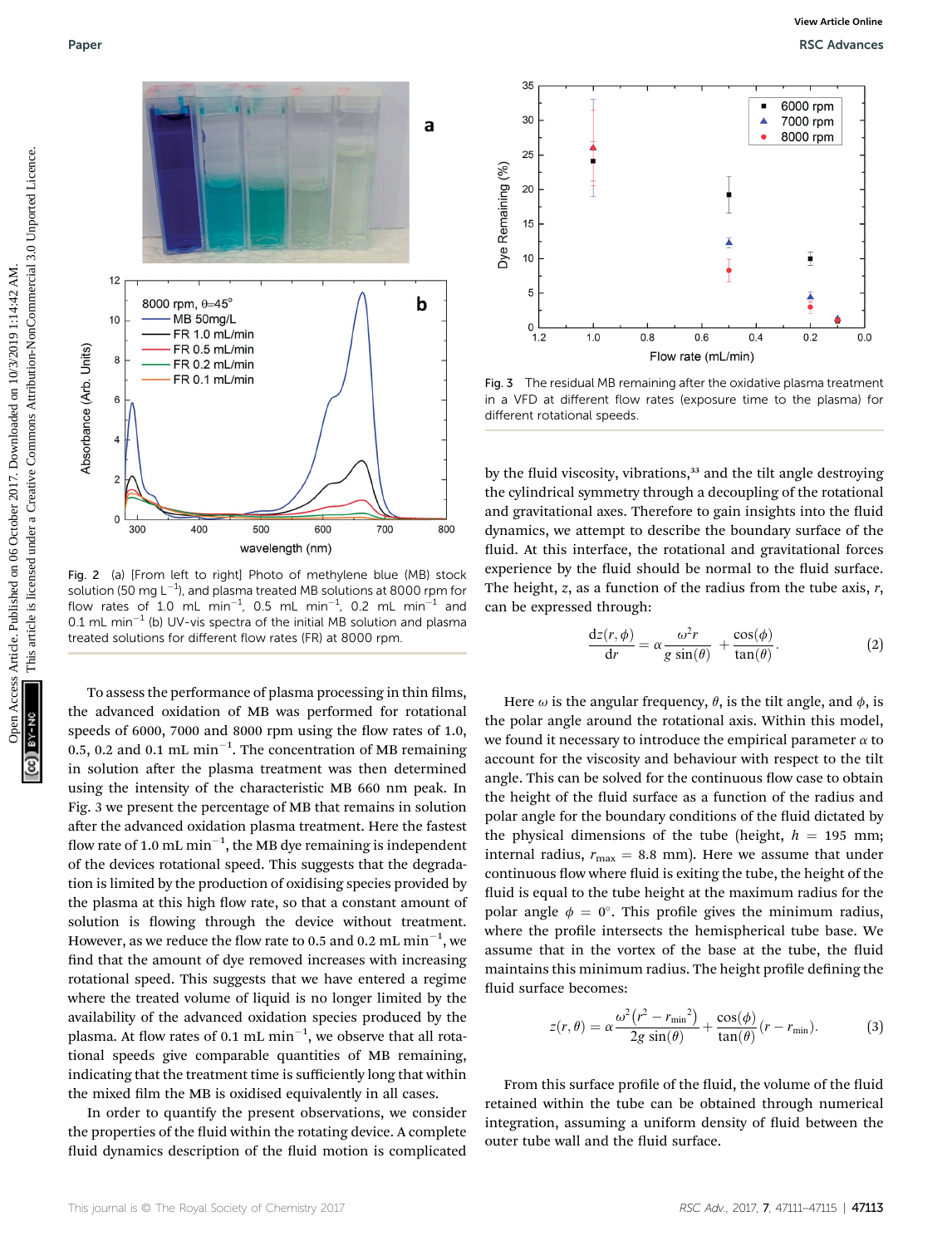To determine the empirical parameters, and assess the predictive power of the model, the volume of water confined within the rotating tube for a range of tilt angles and rotational speeds has been observed, with these values being compared to the calculated values in Fig. 4a. These measurements were performed by weighing the volume of water retained in the tube after spinning up an excess volume of fluid to the set rotational speed at the specified tilt angle. The  $\alpha$  parameter was then adjusted for each tilt angle to best reproduce the measured volumes for the different rotational speeds. Here  $\alpha$  ranged from 1.11 to 0.80 for  $\theta$ between 30 and 90°, respectively. According to Fig. 4a, the model reproduces the characteristic behaviour of the volume for the various tilt angles and rotational speeds, particularly at the higher rotational speeds 5000 rpm and above. This model can therefore be used to provide quantitative insights into the fluid properties.

From our fluid model, in Fig. 4 we also present the film profile in the rotating test tube (b), and derivatives of the surface area (c), volume (d) and surface area to volume ratio (e) with respect to the height up the tube for the fixed tilt of 45° at rotational speeds of 6000, 7000 and 8000 rpm. Note that at these high rotational



Fig. 4 (a) The experimental (symbols) and modelled (curves, coloured to match experiment) for the fluid volume retained in the tube for different tilt angles at various rotational speeds. (b) The fluid film profile in the tube  $(r_{\text{max}} = 8.8 \text{ mm}, h = 195 \text{ mm})$  at 6000, 7000 and 8000 rpm rotational speeds. Also shown is the active plasma region. The elements of (c) interior surface area of the fluid (dSA/dz, m), (d) the fluid volume (dV/dz,  $m^2$ ) and (e) the surface area to volume ratio (dSA/dV,  $m^{-1}$ ) as a function of the height up the tube for rotational speeds of 6000, 7000 and 8000 rpm.

speeds, the film thickness is largely uniform with respect to the polar angle about the rotational axis. Here we observe that the maximum film thickness at the base of the tube decreases from 530 to 294 µm as the rotational speed increases from 6000 to 8000 rpm. In the region of the plasma electrode ( $z \sim 60$  mm) the film thickness also decreases with increasing rotational speed, being 380, 280 to 210 µm for 6000, 7000 and 8000 rpm, respectively. Despite there being significant variations in the film thickness, the surface area of the film remains largely constant, Fig. 4c, being upwards of 94% of the tubes interior surface area. The volume element of the film in the plasma region, however, decreases by 26% and 44% in going from 6000 rpm to 7000 and 8000 rpm, respectively. This variation in the film properties translates to an increase in the surface to volume ratio element of the film at  $6000$  rpm by a factor of 1.4 and 1.8 for 7000 and 8000 rpm respectively. We believe that it is this increase in the surface area to volume ratio in the plasma region that improves the plasma liquid processing efficiency with increasing rotational speed. This builds on earlier studies which have highlighted the importance of chemical processing at the plasma liquid interface,<sup>12</sup> with the movement of particles into and out of this region also being important for processing efficiency. T6 C Advances<br>
To decoratine the maintain parameters, and assess the speeds, due the main article is compared to the main article is licensed under the main article is licensed under the main article is licensed under the

What is particularly remarkable about the present result is that the residence time in the device is directly proportional to the volume contained in the device. The exposure time of the fluid to the plasma therefore decreases as the rotational speed increases. This observation highlights that plasma processing in thin-liquid films may be more effective than purely increasing the exposure time to the plasma. These results highlight that within the VFD processing platform, the dynamic mixing inherent to the technology<sup>22</sup> and the ability to increase the surface to volume ratio of the thin-film increases the efficiency in which active species in the plasma can penetrate into the thin film to stimulate chemical processes. The advantages of the present thin-film processing strategy for flux-driven chemical processes should facilitate improvements in designing chemical reactors. Specifically, this strategy can improve the feasibility of chemical production through maximising chemical conversion and reducing energy costs associated with flux generation. While the present investigation focused on strategies for improving conversion efficiency in plasma–liquid reactors, strategies for improving yield per energy input are also an important consideration for optimal reactor design. While we have made no attempts to optimise the yield of our reactor, for completeness these details are discussed in the ESI,† where we also compare the present reactors performance in degrading MB to previously reported values. We note that neutron imaging techniques are currently being used to further characterise and improve our understanding of the fluid dynamics in the VFD.<sup>35</sup> The present investigation also provides a physical basis for understanding how the VFD platform improves oxidation of  $N$ -acetyl cysteine over batch conditions, $36$ and how such reactions may be further optimised.

# **Conclusions**

We have demonstrated a new continuous flow plasma chemical processing platform for performing advanced oxidations. Further,